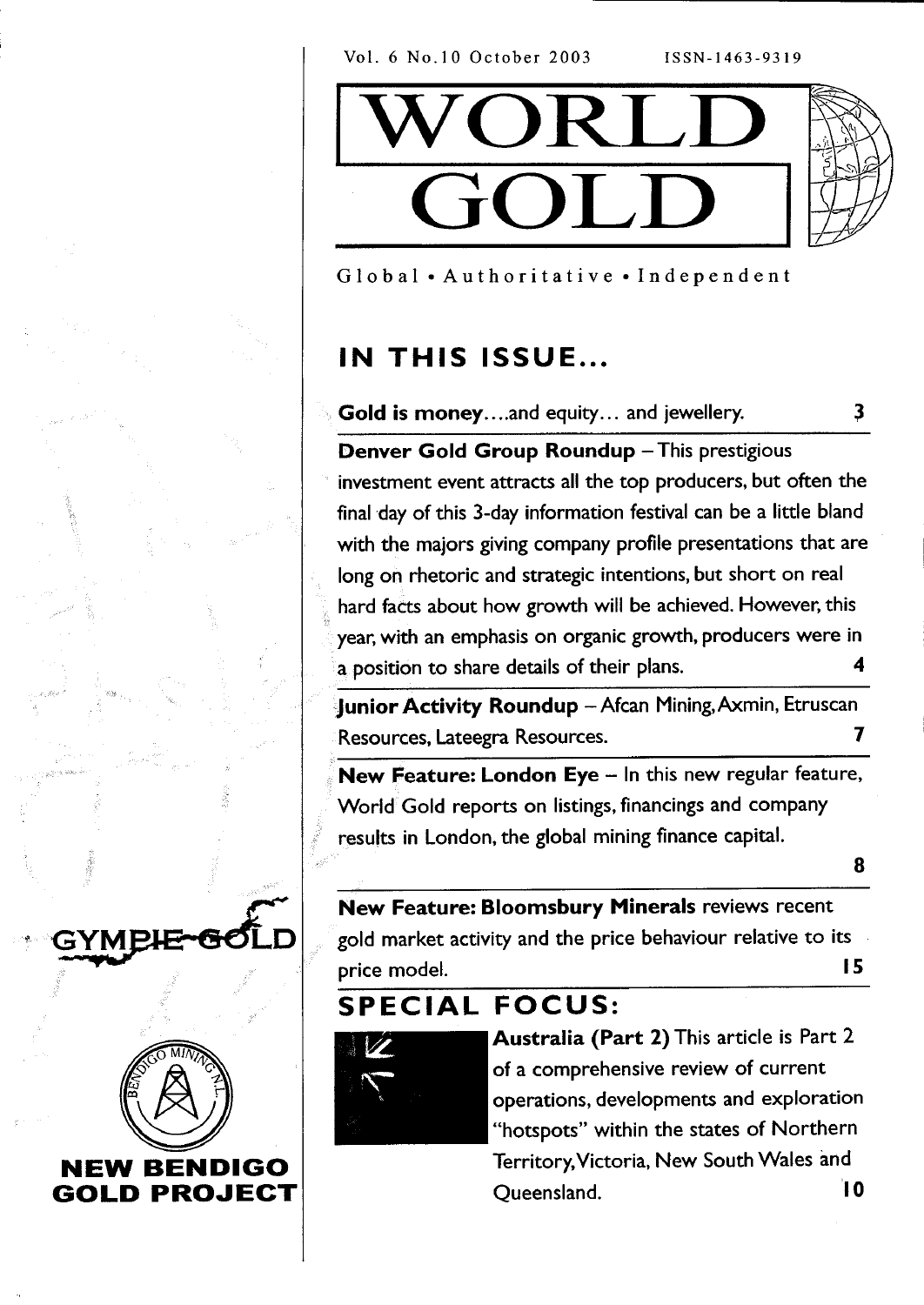October 2003



## WORLD **GOLD**

**Gold is Money** 

...and it is now equity...and of course it has always been jewellery - an adornment as well as a store of wealth.

More has been written over the centuries about the role and importance of gold than any other metal. For most of man's existence it has served as money, but this role was compromised in the early 1970s and fiat currency, and in particular the US dollar, has reigned supreme for the past few years as a money substitute.

Now the weakening of the dollar and a sustained rally in the gold price that has all the makings of a bull market at last, have prompted investors to take a fresh look at gold an the opportunities it presents as an investment asset class.

The gold industry (in the widest sense) is assisting, as of course it should, by developing new user-friendly products and providing a willing recipient for cash that wants to take advantage of the upside leverage potential offered by gold and gold company shares. The latter is predicated on a rising gold price and the former should help achieve that.

It's all about performance. Gold for so long was written off as an investment. It does not provide a return in the form of dividends (in fact the holder incurs costs) and had shown no capital growth for almost two decades. Now a whole generation of preconditioned gold bears suddenly realise that it can go up as well as down and there are moves afoot to give gold more utility.

GoldMoney is a concept and company that is attempting to bring gold back into mainstream money circles by enabling the transfer of gold ownership electronically, making it easy and convenient. Gold can not only be bought and sold but used as an irreversible payment.

Speaking to World Gold recently, chief executive James Turk explained the concept.

"We are giving that bar of gold utility by enabling it to circulate as currency in an online environment and do things with our currency that you cannot do with existing national currencies. That non-national currency aspect of it basically restores gold to its rightful place in the centre of the international monetary system", he maintained.\*

Canadian producer IAMGOLD, is a shareholder in GoldMoney, and the two are investigating ways for the producer to pay its dividends in gold. IAMGOLD is one of two gold producers (the other is Goldcorp) who have been holding gold on their balance sheets as an alternative to cash.

The most significant development this year in gold investment was the launch, in May, of a gold equity by Gold Bullion Ltd in Australia with the backing of the World Gold Council (WGC). The WGC is currently trying to launch its own product in the US. The Gold Bullion Security is effectively a gold share equal to 1/10th of an ounce of allocated physical gold. The security trades on the Australian Stock Exchange under the symbol "GOLD". The Perth Mint recently launched a similar product. The Perth Mint Gold Quoted Product (PMG) is backed by 1/100th of an ounce of gold held at the Mint and like its competing product trades on the ASX, under the symbol "ZAUWBA".

Leaving aside the relative merits of the two products, they both make it simple and easy to buy and trade gold. That has to be positive, James Turk agrees. "The move towards securities is important because the more you can link gold into the existing infrastructure the better it will be for the gold industry because it makes it easier for people to buy gold", he said.

At a lunchtime panel discussion on the ETF, as the gold securities are referred to as in the US, John Hathaway, manager director of Tocqueville Asset Management, reacted very positively towards the new products, believing that they will attract two classes of investors who are not active in the gold market today.

"The first", he declared, "and probably the most important participant would be pension funds, who might want a 1-2% exposure to physical metal but without the comblexities of owning shares."

So gold is money. And now it is equity.

But although it is right to work on gold investment because the potential impact on the price could far outweigh the actual physical offtake, the industry should not neglect its main market, that of jewellery fabrication.

lewellery promotion has stalled. The WGC has shifted its focus back to investment. A group of producers, with a steering committee led by AngloGold and Barrick announced with great fanfare in 2001 at the Denver Gold Group meeting that the Jewellery Marketing Initiative was underway. They called for full industry support but several powerful North American intermediates refused to support (i.e. pay for) any initiative that included hedgers who, they argued, were responsible for pushing the price down.

The initiative seems to have lost its way perhaps because it lost its main promoter, the energetic Simon Ford when Credit Suisse First Boston withdrew from the bullion market.

Although most senior gold companies state a belief in the need to add value to their basic product with downstream processing, few are actually doing anything about it. AngloGold continues to sponsor and promote new designers in gold jewellery. Harmony has its own bars and its "Lord of the Rings" collection.

But it is a small Australian producer who is showing the way by capitalising on its good fortune in having nuggety veins by turning these into high value jewellery pieces. Gympie Gold's gemstone gold is described in more detail on page 13. Gympie Gold managing director Harry Adams admits that the business is small at the moment (A\$2 million/yr) but believes it has huge potential.

"From the mine through to the customer we have quite a strong business position there with high barriers to entry for potential competition. It's small at the moment", he admitted, "but high value-added".

In the last six months Gympie has taken the value added concept a stage further by refining its gold from the mine and then alloying the 18 ct gold to the same specification as the gold in the ground (85% gold and 14% silver with a bit of galena) This metal is now being used to house Gympie gemstones. "We are the first gold miner to hallmark his gold and gemstone in one piece," Mr Adams declared\*.

These are exciting times in gold with innovators working hard to challenge accepted wisdom and normal practices. Such visionaries will always have their detractors until the mechanics are understood and the business infrastructure is firmly established. They should not be deterred from installing gold as money, equity and jewellery.

\* See www.worldgold.net for full interview.

| CONTENTS                 |       |                                     |
|--------------------------|-------|-------------------------------------|
| Gold is Money            |       | 14<br>Brokers' Reports              |
| Mine Supply: Features    | 4-6.  | - 15<br>Prices & Rates              |
| Junior Activity Roundup  |       | 16-17<br>Equities Markets & Indices |
| London Eye               | 8-9   | Personnel, Diary & Stop Press 18    |
| Special Focus: Australia | 10-13 |                                     |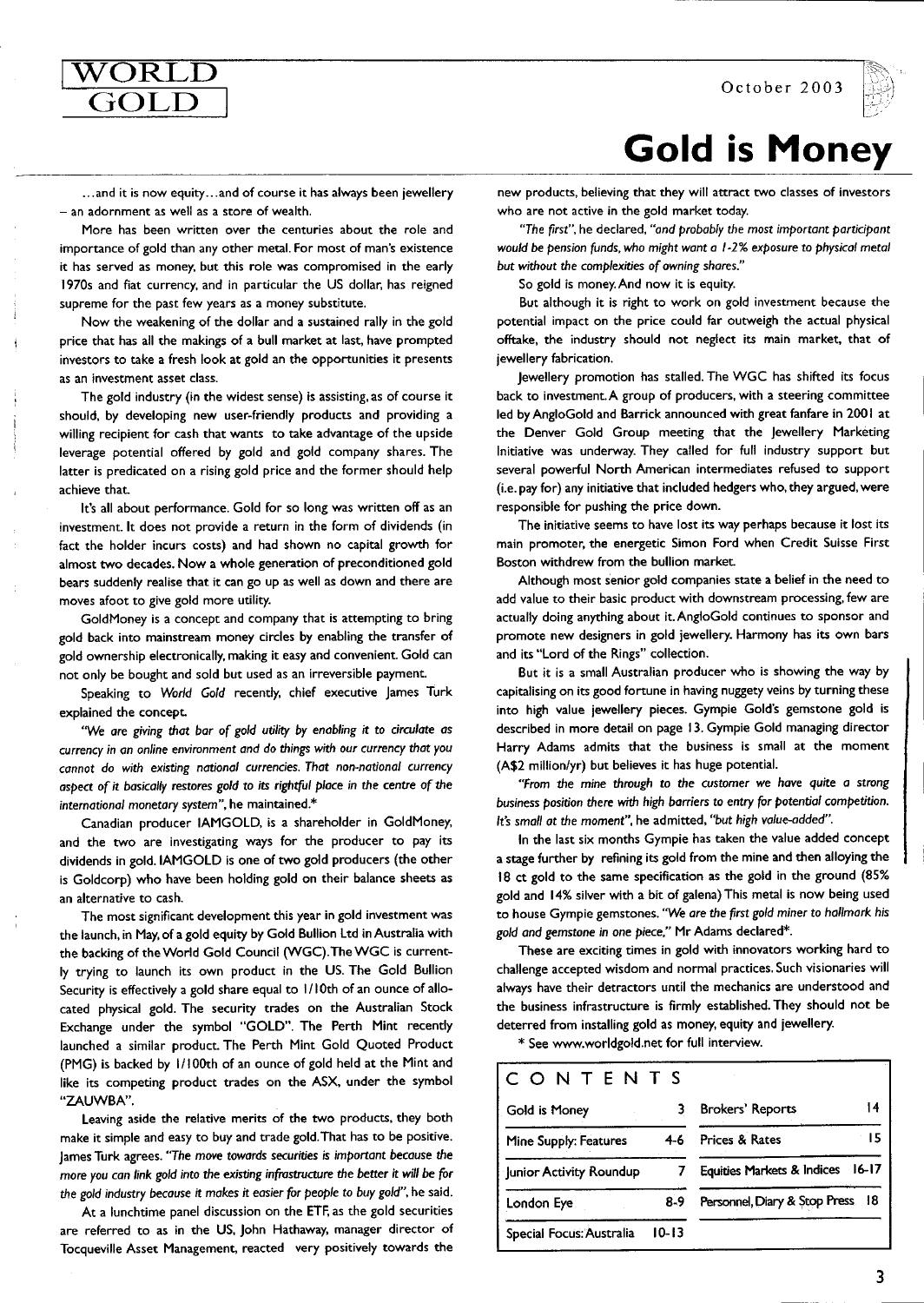In the year to end June 2003 the mine produced 377,539 oz at a low cash cost of A\$85/oz.

WORLD

GOLD

Cadia East is part of the extensive Cadia East/Far East mineralised system and, as presently defined, occupies the shallower western part of this system. Widely-spaced core drilling will be conducted to investigate the area between Cadia East and Cadia Far East, which is potentially accessible by open pit. In addition, closely-spaced RC percussion drilling will investigate a potentially higher value "starter" pit volume at Cadia East.

Newcrest reports that drilling at Ridgeway Deeps has resulted in encouraging results indicates the system is open to 500 m below the existing crusher level (800 m below surface) and further drilling this year will concentrate on the deeper section between 1,100 m and 1,500 m below surface.

A major focus of discovery drilling will be Junction/Forest Reefs joint venture area to the immediate east of the company's Cadia tenements, which covers the obvious southeasterly extension of the Cadia mineralised corridor.

Also in NSW, Barrick Gold is developing one of its new breed of major gold projects at Cowal. The US\$180 million project had already been advanced by its previous owners, (Homestake Mining by way of North Ltd and Rio Tinto Ltd), although progress was slow as there were problems in obtaining requisite consent and approvals from regulatory bodies.

The project has recently reached two important milestones with the signing of a Native Title agreement in May and the granting of a mining lease in June this year.

The optimisation study is now being finalized partly to mitigate the recent increase in the Australian dollar, which has negatively impacted the economic returns of the project. Barrick investor relations manager David Tucker, talking to World Gold in Perth in August, said that development consent of emergency management plans (EMPs) by NSW authorities should be completed this month, with a final board decision on go ahead scheduled for the end of the year.

Production is expected by mid-2005 at rate of 270,000 oz/y at an average cash cost of US\$170/oz.

The mine has reserves of 75.9 Mst at a grade of 0.037 oz/st for 2.8 Moz of gold contained.

Alkane Exploration Ltd has a small gold mine at Peak Hill, which is in the process of being wound down, although some heap leaching will continue for the next couple of years. The company is not considering the development of the refractory gold deposit that underlies the oxides and the town of Peak.

Alkane has, however, received encouraging drill results at its Wyoming prospect, part of the Tomingley gold project, some 12 km from the Peak Hill mine. Drilling has concentrated on the porphyry mineralisation and on the higher grade "376" structure to complete a pre-feasibility study, which is due at any time.

In the first half of 2003, Canadian-listed Wheaton River Minerals Ltd purchased the Peak gold mine from Rio Tinto. The mine, which produced 31,600 oz of gold in the first half of 2003 at a cash cost of US\$240/oz, has an expected life of 5 years.

Gateway Mining NL has agreed to joint venture its Cowra project to Straits Resources, which has the option to earn a 70% interest by spending a total of A\$2.0 million on exploration over 4 years. Cowra is located in the prospective Lachlan Fold Belt of NSW and Gateway's exploration has focused on the 28 km<sup>2</sup> Kiola copper-gold region.

#### Queensland

Queensland is home to Newmont Mining's Pajingo mine as well as hosting the historic Gympie goldfield, which is now being more widely explored.

It also boasts the recently-depleted Kidston and Mt Leyshon mines as well as copper mines at Osborne, Selwyn and Ernest Henry.

The high-grade Pajingo underground mine is one of Newmont's lowest cost operations. The mine was discovered by Battle Mountain Gold in 1983 and operated as a joint venture by Normandy after 1991. The operation became 100% owned by Newmont in February 2002.

An open pit operation commenced at Vera in 1996, with the underground Nancy and Vera ore bodies reached via two declines in 1997. The highly mechanised mine sold 296,400 equity ounces in 2002 at total cash costs of US\$95/oz.

Gold sales in 2003 are projected to total 325,000 oz at total cash costs of US\$135/oz.

At the end of 2002, the mine had reserves of 2.7 Mst at a grade of 0.360 oz/st for contained gold of 960,000 oz.

In southeast Queensland, in the historic Gympie goldfield, the eponymous Gympie Gold Ltd, at present a junior gold and coal producer, is seeking to reestablish the goldfield by discovering a major mineral system.

Gympie is currently producing around 55,000 oz/y of gold at a grade of 7.6 g/t and total cash costs of US\$212/oz from the adjacent Monkland and Lewis mines.

Gympie has identified three distinct types of mineralisation. Feeder channels, like the Inglewood Lode  $-$  a sub-vertical sheet of continuous mineralisation extending over a known strike length of 2.5 km and to a depth of 1.0 km.

Stockworks are zones of multiple close-spaced gold-quartz veins in black shale rocks. They can be massive orebodies up to 80 m wide and each stockwork zone can contain 30,000 to 300,000 oz of gold at grades from 5g/t to 15g/t.

Gympie Vein orebodies formed where mineralised veins pass through "productive beds" which are carbonaceous sedimentary rocks. Gympie Veins were mined by the old-timers and are relied on for high-grade ore and rare occurrences of Gympie Gold® Gemstone.

The longer term strategic plan is to use the infrastructure and cashflow from the existing mine to investigate fully the Gympie goldfield, with a goal of finding a multi-million ounce deposit analogous to the system in the current mine area. To this end Gympie initiated a A\$25 million, three-year exploration programme in 2002.

In December 2002 Gympie's exploration discovered the South Inglewood prospect located two to four km south of the current mine. South Inglewood is an uplifted repetition of the Inglewood-Stockwork-Gympie Vein ore system and has the required geology, scale and strength of mineralisation.

After a 6-month hiatus, following operational problems with Gympie's coal operations, exploration drilling of the Gympie Goldfield re-commenced in August 2003. Gympie Gold's tenements now cover a recently recognised, potential 11 mile extension to the Goldfield's strike length.

To explore regionally the porphyry type rocks to the west of Gympie, the company has joined up with 25%-owned D'Aguilar Gold Ltd, which raised A\$4 million when it listed on the ASX in August this year.

Gympie is a unique company not just because it has two high value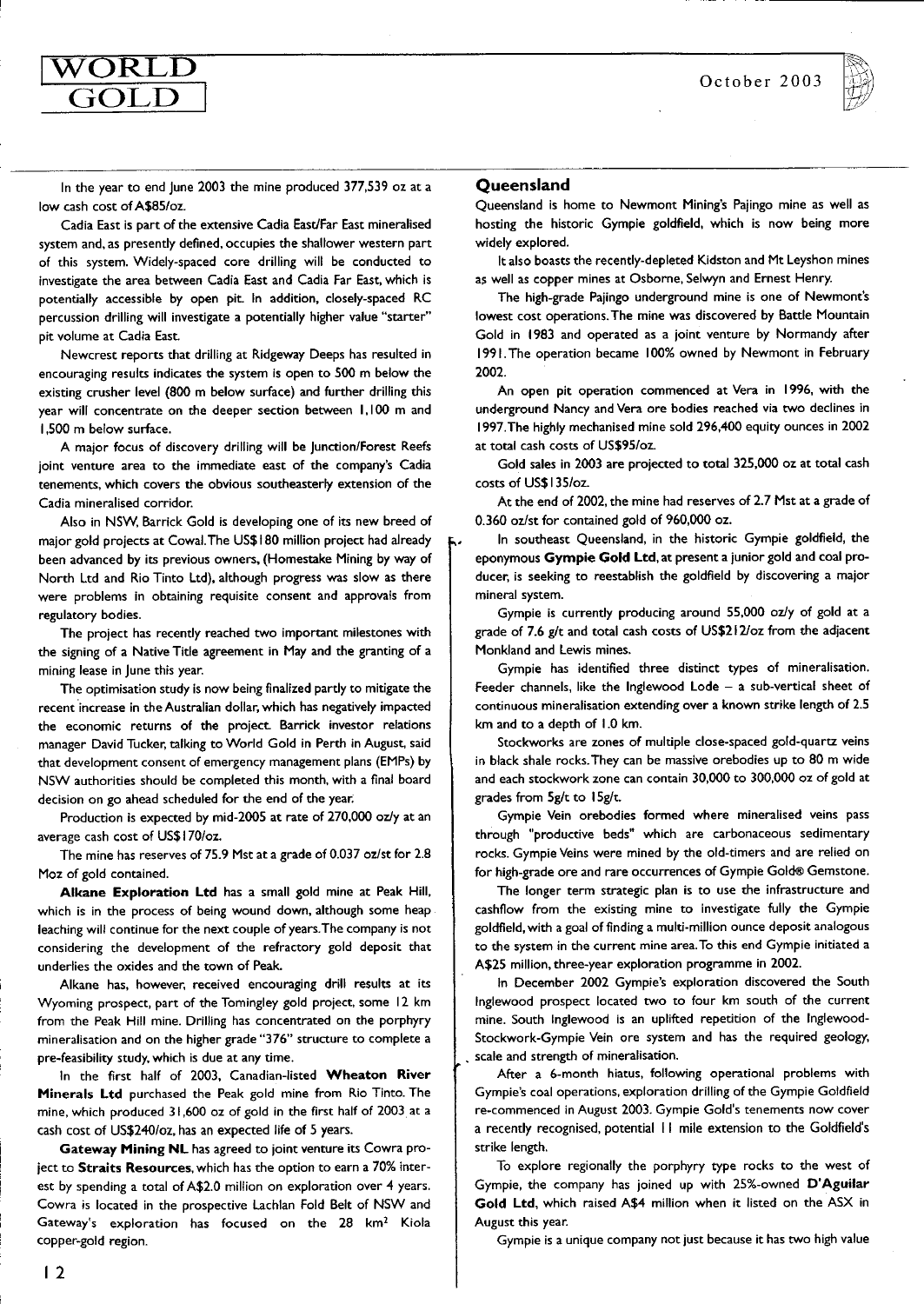## WORLD GOLD

mineral streams (gold and metallurgical coal) but also because it is one of the few gold companies in the world that has a downstream, valueadded business.



The vein mineralisation referred to above often gives rise to extremely high grade occurrences with visible gold predominant in quartz veins. These "lewellery Shops" are exploited by Gympie to produce, through proprietary technology, a gemstone known as Gympie gold-in-quartz. Gemstone quality ore from the mine is sent to New Mexico where it undergoes processing and setting and is then sold under the Gympie Gold® Gemstone trademark through upmarket retail outlets in the US. Gympie has a strategic alliance with Kabana Inc, a large US jewellery manufacturer and leading inlay specialist. (see www.worldgold.net for an interview with Gympie managing director Harry Adams on his jewellery business).

One of the major development projects in Queensland is the Cracow gold project, owned in joint venture by Newcrest Mining (70%) and Sedimentary Holdings Ltd (30%).

Construction agreements were signed in September on the A\$48 million Klondyke project. First gold production is expected in December 2004. The mine will treat 1.5 Mt of ore to produce 680,000 oz of gold over a seven-year period at an estimated average cash operating cost of A\$220/oz.

Production will be focussed on the Crown and Royal Shoots with mechanised mining via decline access and construction of this decline will commence immediately.

Exploration is continuing on a further 5 mineralised zones and additional targets that have the potential to extend the mine life of the operation. The joint venture has allocated A\$4.3 million to this

#### exploration program in the 2003/04 year.

Ashburton Minerals Ltd, is in the process of raising A\$4.5 million for the acquisition of the Drummond Basin gold assets from a subsidiary of Placer Dome Ltd, which includes total gold resources of around 400,000 oz at Wirralie, a 1.5 Mt/y CIP/CIL treatment plant and associated infrastructure, and 3,600 sq km of tenements prospective for epithermal gold mineralisation. Ashburton is looking to increase the sulphide resource below the oxides.

In south-east Queensland, Perth-based producer, Equigold NL has operated the 100%-owned Mt Rawden mine since early 2001. The 1999 feasibility study suggested a 10-year project life recovering 718,000 oz of gold and 2.1 Moz of silver.

In the financial year ended June 30, the mine produced 81,000 oz at an average cash cost of approximately US\$196/oz.

As at lune 30, 2002, the latest figures available, reserves at Mt Rawden totalled 41.5 Mt at an average grade of 0.98 g/t for 1.3 Moz of gold contained. Resources (all categories) amounted to 2.1 Moz.

Recent drilling results indicate that the Mt. Rawdon deposit is likely to extend at depth at similar grades and widths to the current levels. A staged drill-out to allow definition and estimation of the resource extension at depth is likely to commence in the December 2003 quarter.

At the Charters Towers project, centered on an historic mining region, drilling by Glengarry Resources Ltd has intersected high grade gold mineralisation at the Southern Cross prospect hosted by quartz veining in an east-west structure. The company has also defined a resource of 120,000 oz at the Great Britain deposit.

Elsewhere in Queensland, Glengarry has detected metallic anomalies in the Big Mag/Tag area adjacent to Kidston and at Dolly Pot close to the Cannington silver/lead/zinc mine.

Strategic Minerals Corp NL is in joint venture with Barrick Gold at the epithermal Woolgar gold project. Exploration by Strategic Minerals led to the discovery of the Explorer main vein structure and identified a 400 m long high grade shallow core extending to the south east. Further deep drilling is required to assess the overall potential of the Explorer main vein.

More recently the company discovered new high grade mineralisation at shallow depth at Explorer South and Finn prospects in previously un-drilled areas and a new phase of RC drilling at these areas is being planned.

As part of its earn in, Barrick is nearing completion of an IP survey covering 3sq km at Explorer / Finn prospects and plans a 3,000 m RC / diamond drill programme in October 2003.

Universal Resources Ltd and Bolnisi Gold NL are involved together in two joint ventures at the Roseby copper project, northwest of Cloncurry in northwest Queensland. The Feasibility Joint Venture (Bolnisi 50% and earning up to 70%), contains seven oxide copper deposits with an inferred resource totalling 62.3 Mt at a grade of 0.75% copper. The Exploration Joint Venture (Universal 50% and earning up to 70%), incorporates a number of exploration targets, including two significant deposits of copper-gold mineralisation. Drilling at the Exploration Joint Venture at the Little Eva, Horseshoe Flat and Lady Clayre prospects was completed in May 2003, leading to an initial Inferred Resource estimate for the Lady Clayre deposit of: 3.6 Mt at 1.19% Cu and 0.55 g/t gold. Total resources are now estimated at 123,600 t of copper and 94,400 oz of gold contained.

Finally, Xstrata (formerly MIM Holdings) operates the Sarsfield mine at Ravenswood.

 $13$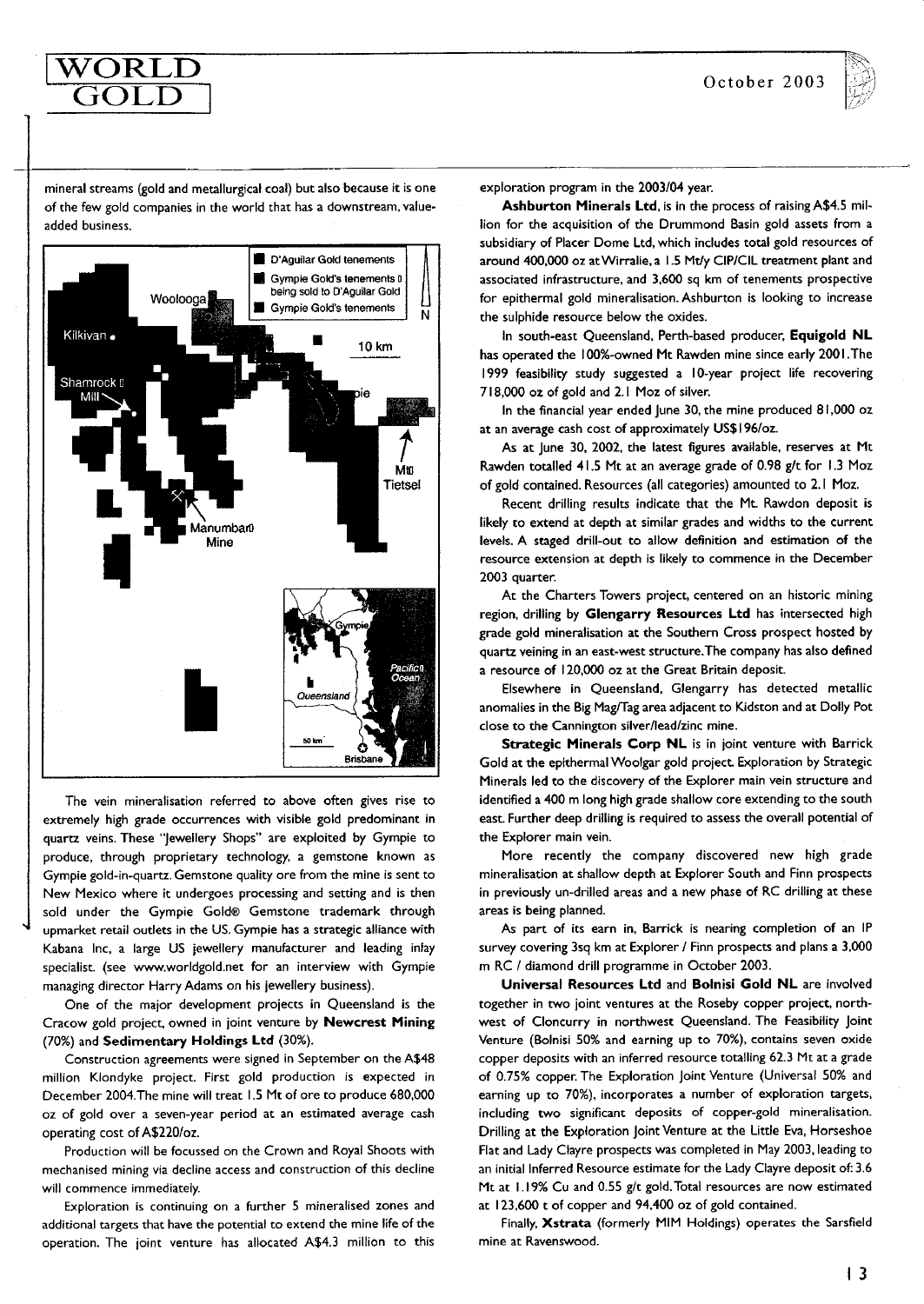## **A Gem of a Business**

## **World Gold interview with Harry Adams, chief executive of Gympie Gold.**

### **Preface**

*In southeast Queensland, in the historic Gympie goldfield, eponymous gold producer Gympie Gold Ltd, is seeking to re-establish the goldfield by discovering a major mineral system.* 

*Gympie is a unique company not just because it has two high value mineral streams (gold and metallurgical coal) but also because it is one of the few gold companies in the world that has a downstream, value-added business.* 

*The vein mineralisation encountered at its small Queensland gold mine often gives rise to extremely high grade occurrences with visible gold predominant in quartz veins. These "Jewellery Shops" are exploited by Gympie to produce, through proprietary technology, a gemstone known as Gympie gold-in-quartz. Gemstone quality ore from the mine is sent to New Mexico where it undergoes processing and setting and is then sold under the Gympie Gold® Gemstone trademark through upmarket retail outlets in the US. Gympie has forged a strategic alliance with Kabana Inc, a large US jewellery manufacturer and leading inlay specialist. In this interview, conducted in late September in Denver, Gympie Gold chief executive Harry Adams explains how the gemstone business came about and how it contributes to the business.* 

#### **World Gold: Explain how the value-added gemstone business fits into your overall business plan.**

**Gympie Gold:** The history of the Gympie goldfield tells you that there is going to be a lot of that sort of material found, although we can't predict where the style of mineralisation that will yield gemstone is to be found. The harder we hit the goldfield the more of that material we will find. Even though we are in the early days of opening up the goldfield that's turned out to be the case so far.

We have proven already that we can establish a defensible business model by controlling that material from the mine face through to the customer. We have quite a strong business position there with high barriers to entry for potential competition. It is not just the exploration side, it's the processing side, which is proprietary, and also the marketing side, which most gold miners are unfamiliar with or lack the desire and expertise to make a fist of.

So having recognised that there will be a lot of that material found in due course, and that we have created a good business model, the only question remains is it worth attacking.

Even though it's only very small at this stage, the margins in the business are good as it is high value-added; the actual gold content of the stone itself being a fraction of the sales value.

I see it potentially as a vastly bigger business than the gold operation. And it's really just a function of balancing the ebb and flow of whether supply is retarding the marketing or marketing is retarding supply. Today we're holding back potential customers because we don't have supply.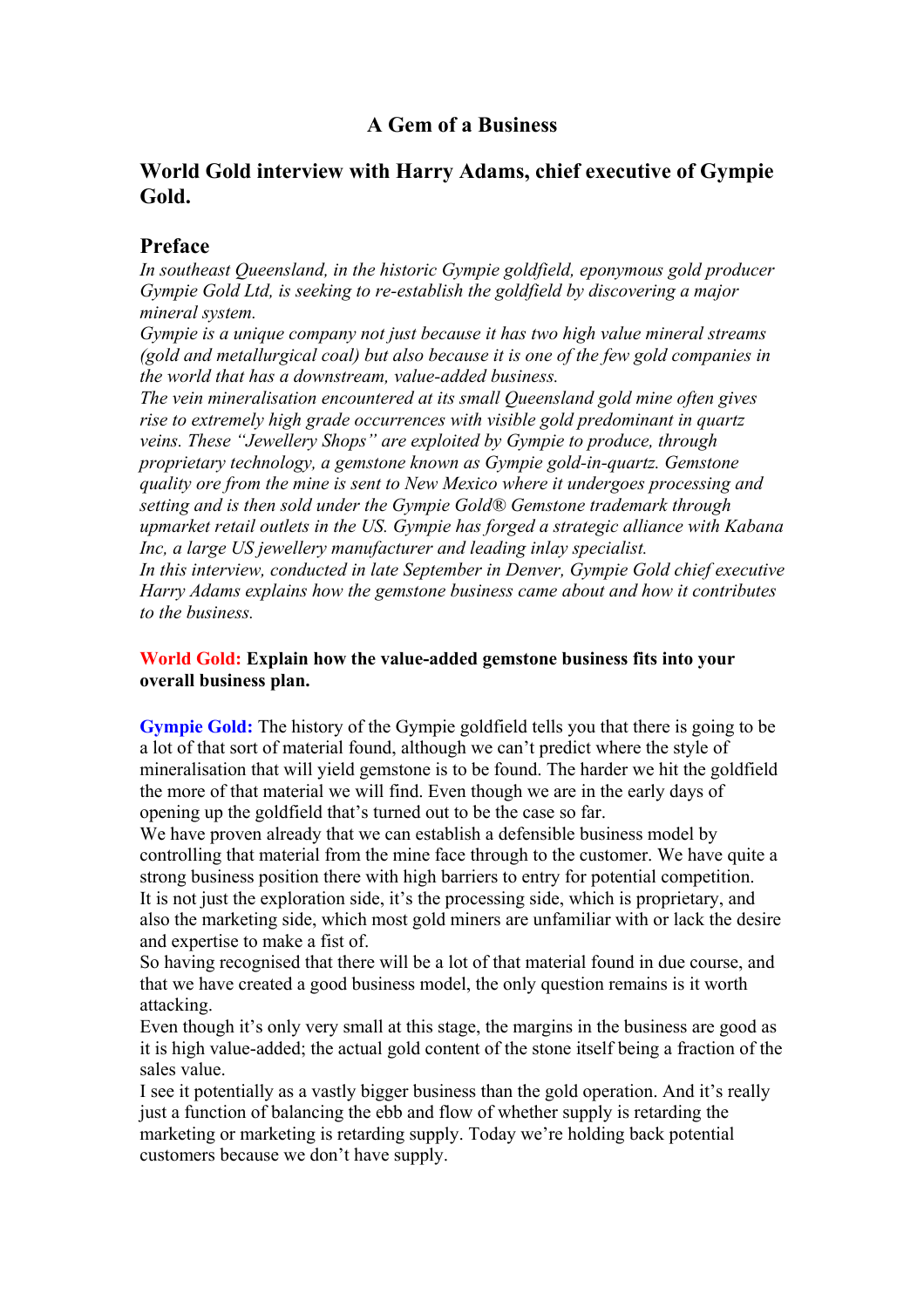It's going to be a huge business one day. But I don't know when. It's taken us 4-5 years to get to this point but I think we done the hardest bit already.

#### **World Gold: Is the any merit in looking at going a step further and actually branding your gold?**

**Gympie Gold:** We have started down that path already. The first thing we did was learn how to recover and prepare the gemstone for jewellers. The second thing we focussed on was to make inroads into the high end of the jewellery market; not the small jewellers but the large manufacturing jewellers in North America, in particular, which is the largest gemset jewellery market in the world.

We've now done that even though we have just scratched the surface in terms of our efforts. We ran an advertising campaign for one year and stopped it because there was no need to go any further just yet.

In the last six months what Gympie has done is take the metal from the mine, refine it separately and then alloy 18 ct gold to the same spec as the gold (85% gold and 14% silver with a bit of galena) we get in our stone.

We alloy metal now for our jewellery out of our gold and silver with a slight tint in it to replicate Mother Nature's gold as closely as possible.

The gemstone is now being housed in a line of jewellery that's made from Gympie's metal. And we now hallmark the Gympie Gold Collection jewellery with our metal and our gemstone. So we have actually trademarked Gympie Gold in Europe, Asia and North America.

It sounds grandiose, but we are the first gold miner to hallmark his gold and gemstone in one piece, but the numbers are still small. Today we are selling just under A\$2 million per year but I have no doubt that we would have done doubled that if we had the material to sell. And it started from zero a couple of year ago.

#### **World Gold: You work with a US company called Kabana. Is this an arms' length relationship or a joint venture basis?**

**Gympie Gold:** It took Kabana a couple of years to be convinced that they should get involved. They had seen material like this from another mine, but they considered it too much trouble and too expensive to get involved in that business. Eventually we convinced them to dip their toe in the water, and between Gympie Gold and Kabana we have developed the business on a risk adverse basis.

We take material from the mine and send it to Kabana for processing and preparation for jewellery. Then when it is sold to other jewellery manufacturers as a gemstone, or when it is purchased by Kabana itself and used in its own jewellery line, only at that moment will Gympie Gold crystallize a revenue for its gold so that Kabana is not out of pocket.

What happens at that point is that out of the sales dollar that's generated, Gympie Gold gets the first slice to make sure that the mining side is looked after and then we put all other costs (processing, sales) into the bucket together and we split that net surplus 50:50. The relationship is both risk adverse and measured and focused, so neither party really has anything to lose other than time and distraction. Both parties are quite keen to nurture it as a new business that potentially could become a very large business.

Kabana are recognised in North America, in particular, as an inlay specialist with their innovative design and competitive and aggressive marketing, and they are the